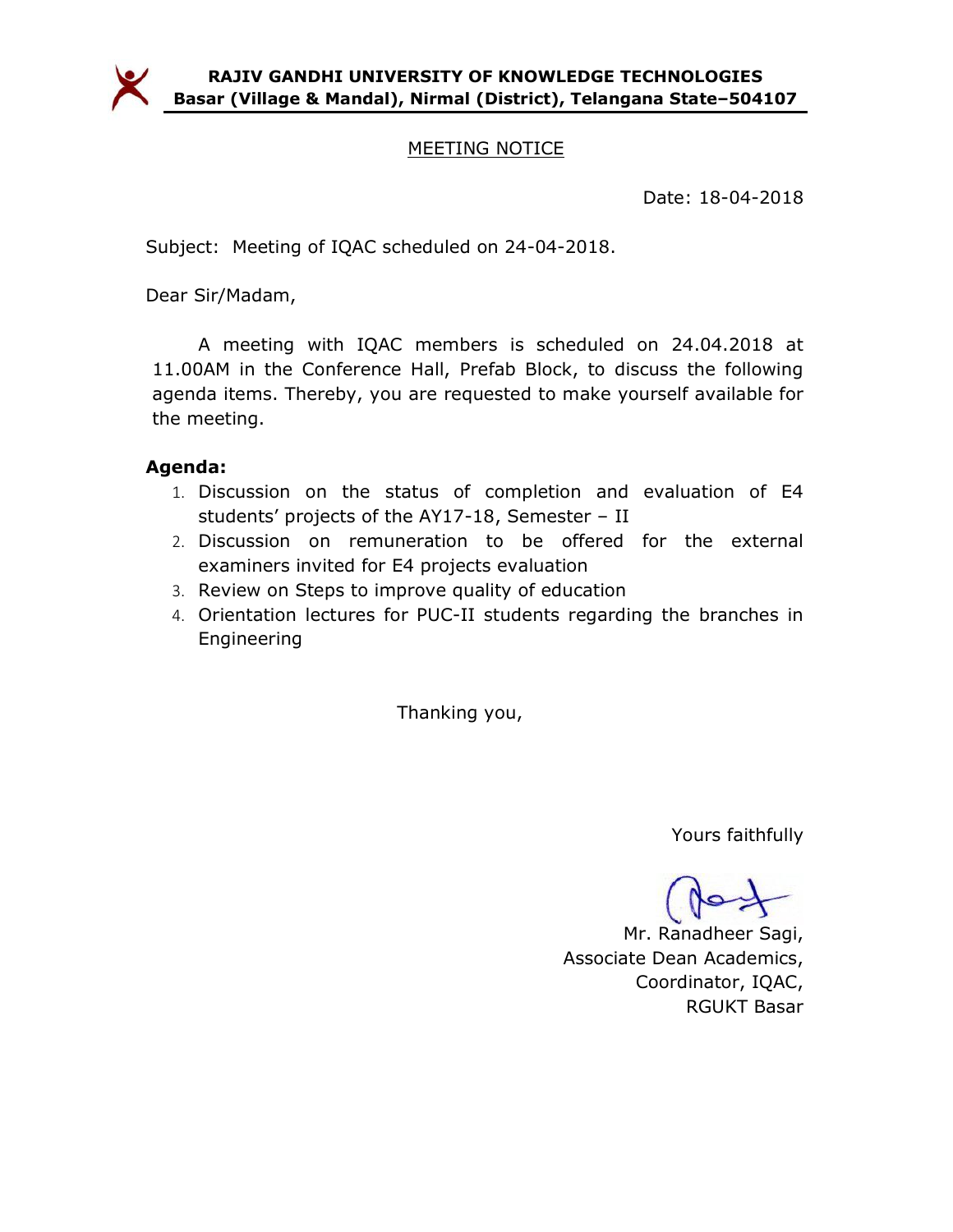

## Minutes of the Meeting Held on 24.04.2018 at 11.00AM in the Conference Hall, Prefab Block, RGUKT – Basar

#### Agenda:

- 1. Discussion on the status of completion and evaluation of E4 students' projects of the AY17-18, Semester – II
- 2. Discussion on remuneration to be offered for the external examiners invited for E4 projects evaluation
- 3. Review on Steps to improve quality of education
- 4. Orientation lectures for PUC-II students regarding the branches in Engineering

#### Members Present:

- 1. Dr. A Ashok, IAS, Vice Chancellor, Chairperson
- 2. Prof. Srihari Somu, Professor, Senior Member
- 3. Prof. M. Sainath, Professor, Senior Member
- 4. Prof. T. Rajagopala Chary, Professor, Senior Member
- 5. Prof. S. Rajesham, Professor, Senior Member
- 6. Mr. Ranadheer Sagi. Associate Dean Academics, Coordinator
- 7. Mr. G Srinivas Sagar, Controller of Examinations, Member
- 8. Mr. K Mahesh, Head, Dept of ME, Member
- 9. Ms. Santhi Jagadeeswari, Head, Dept of CE, Member
- 10. Ms. K Nandini, Head, Dept of Chemical Engg., Member
- 11. Mr. A Ch MadhuSudana Rao, Head, Dept of ECE, Member
- 12. Mr. M Laxman, Head, Dept of EEE, Member
- 13. Mr. A Ashok Kumar, Head, Dept of MME, Member
- 14. Mr. G Ranjith Kumar, Head, Dept of CSE, Member

The Chairperson welcomed the members and presented the Agenda of the meeting. The members discussed the Agenda in detail and the following are the minutes of the meeting.

#### Item No. 1: Discussion on the status of completion and evaluation of E4 students projects of the AY17-18, Semester – II

The Associate Dean Academics has initiated the discussion on this item and asked for the schedules of E4 project evaluations of various departments.

The HoD, Chemical Engineering, informed the Associate Dean Academics that the external evaluation of her department has been scheduled on 27/04/2018 and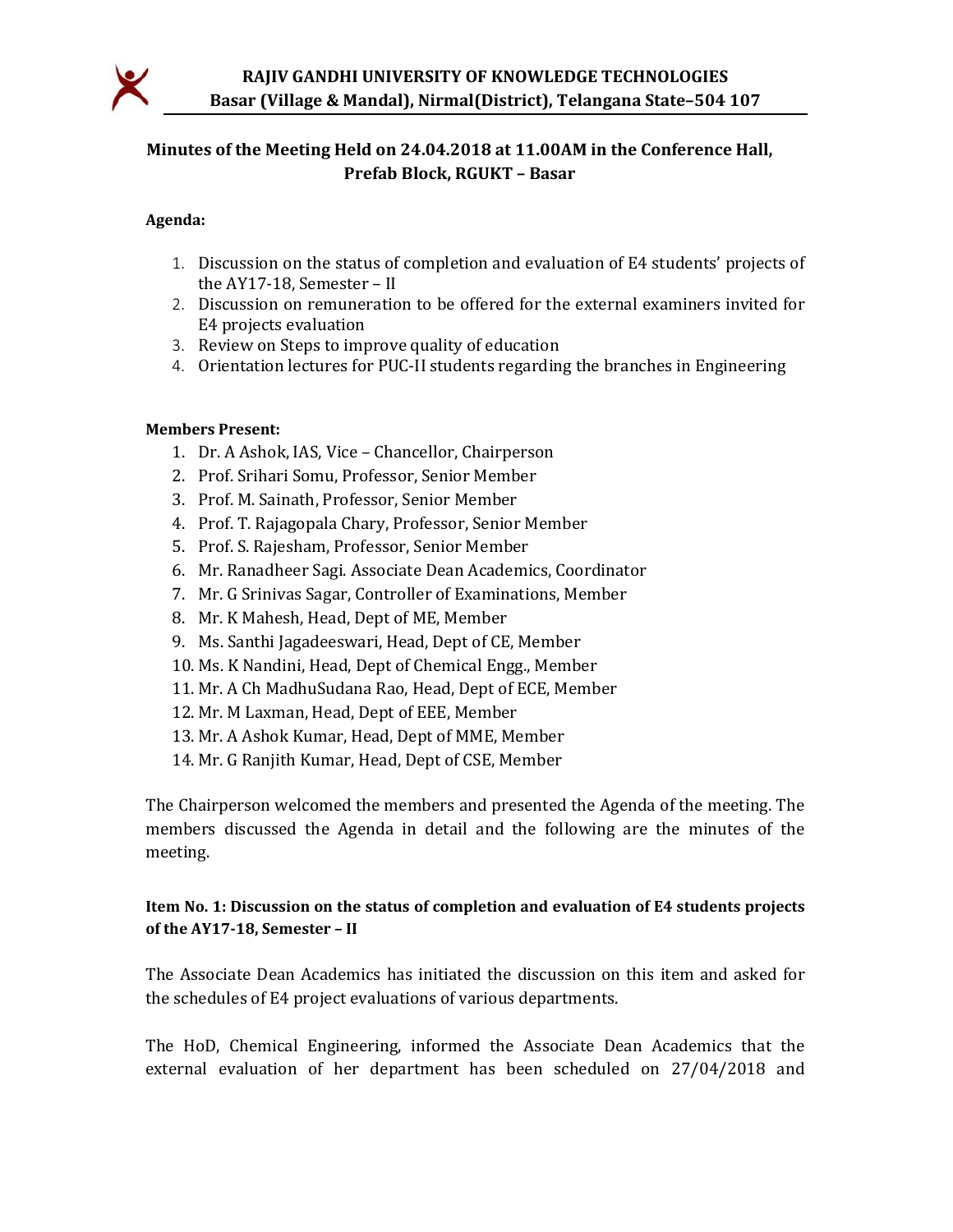requested for some more time for her two students who are carrying out their projects off campus.

The HoD, ECE, told that his department is planning to conduct the evaluations on 30/04/2018 and he also requested for some more time for the students of his department who are doing their projects off campus.

The HoDs, Civil Engineering, CSE, ME and MME informed that their evaluations will be held on 30/04/2018, 28/04/2018, 28/04/2018 & 03/05/2018 respectively.

The Associate Dean Academics made it clear to all the HoDs that the submissions and evaluations of the projects of all E4 students, including on campus and off campus students, shall be completed as early as possible so that there will not be any delay in publishing the End Semester results of the AY17-18, Semester – II.

The Associate Dean Academics requested the HoDs, whoever is asking for additional time for the students carrying out projects off campus, to write a mail to the Placement and Training Cell and take inputs on the status of the projects.

He added further that the HoDs shall take care of the projects of the students which have been mediated by them and so as the Placement and Training Cell.

In any case, as he told the members, the projects shall be submitted according to the deadline given to the students. If any student has not yet finished or partially finished the project, the panel constituted for project evaluation may take an appropriate decision/action on such students.

Where in some specific cases like the organizations/companies which don't want to share anything about the projects carried out like the PANDORA R & D LABS PVT LTD, Hyderabad – the Associate Dean Academics instructed the HoDs to send one of their faculty to that organization and evaluate the projects of the students.

## Item No. 2: Discussion on remuneration to be offered for the external examiners invited for E4 projects evaluation

As the external members are called from reputed Universities/Institutes, the members proposed that the earlier criteria of giving remuneration of Rs. 28/- per student for the external examiners may be adopted where in the number of students are sufficient for the examiner to get a minimum of Rs. 1,500/- to evaluate E4 projects.

In case of number of students are less, at Rs. 28/- per student, the minimum remuneration of Rs. 1,500/- shall be given.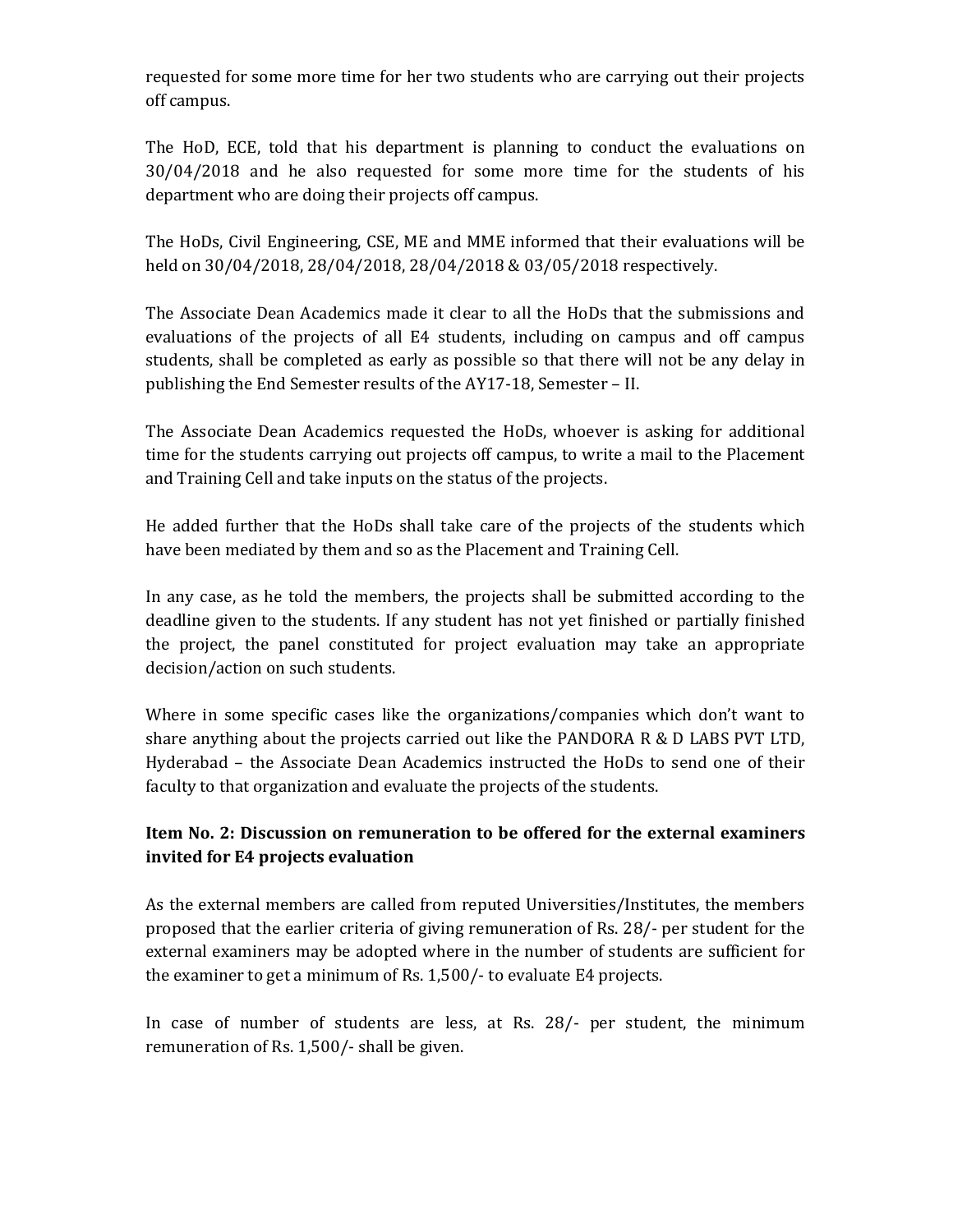#### Item No. 3: Steps to improve quality of education

The Vice Chancellor has reviewed the steps proposed in the previous meeting dated 30.11.2017, in view of improving the quality of education.

HoDs have responded that the faculty members had adhered to the instruction of writing lesson plans with aims and objectives of the topics that were taught and its real time applications. It was informed that the students have expressed their satisfaction with the change in teaching pattern which yielded in better understanding of the concepts.

HoDs have informed that the students who are continuously absent for 4 days were brought to the notice of the concerned authorities and the same was communicated to their parents through the chief warden office.

HoDs informed that faculties have encouraged the students to raise question and get their doubts clarified from time to time so that it gives better understanding of the concept. It was also informed to Vice Chancellor that the faculties have spent extra time in clarifying the doubts and explaining few concepts for slow learners.

The Vice Chancellor has appreciated the members for implementing the suggestions and expressed that the other suggestions shall also be planned for implementation.

### Item No. 4: Orientation lectures for PUC-II students regarding the branches in Engineering

As the students have come from rural background with mere knowledge in the branches, orientation program by each department certainly will give impetus in the direction in which they wish to pursue their career. Chairperson has emphasized that need of such orientation program for PUC students. The concerned departments agreed to conduct one such program at their convenient time.

At the end of the meeting, the Vice Chancellor has thanked the members.